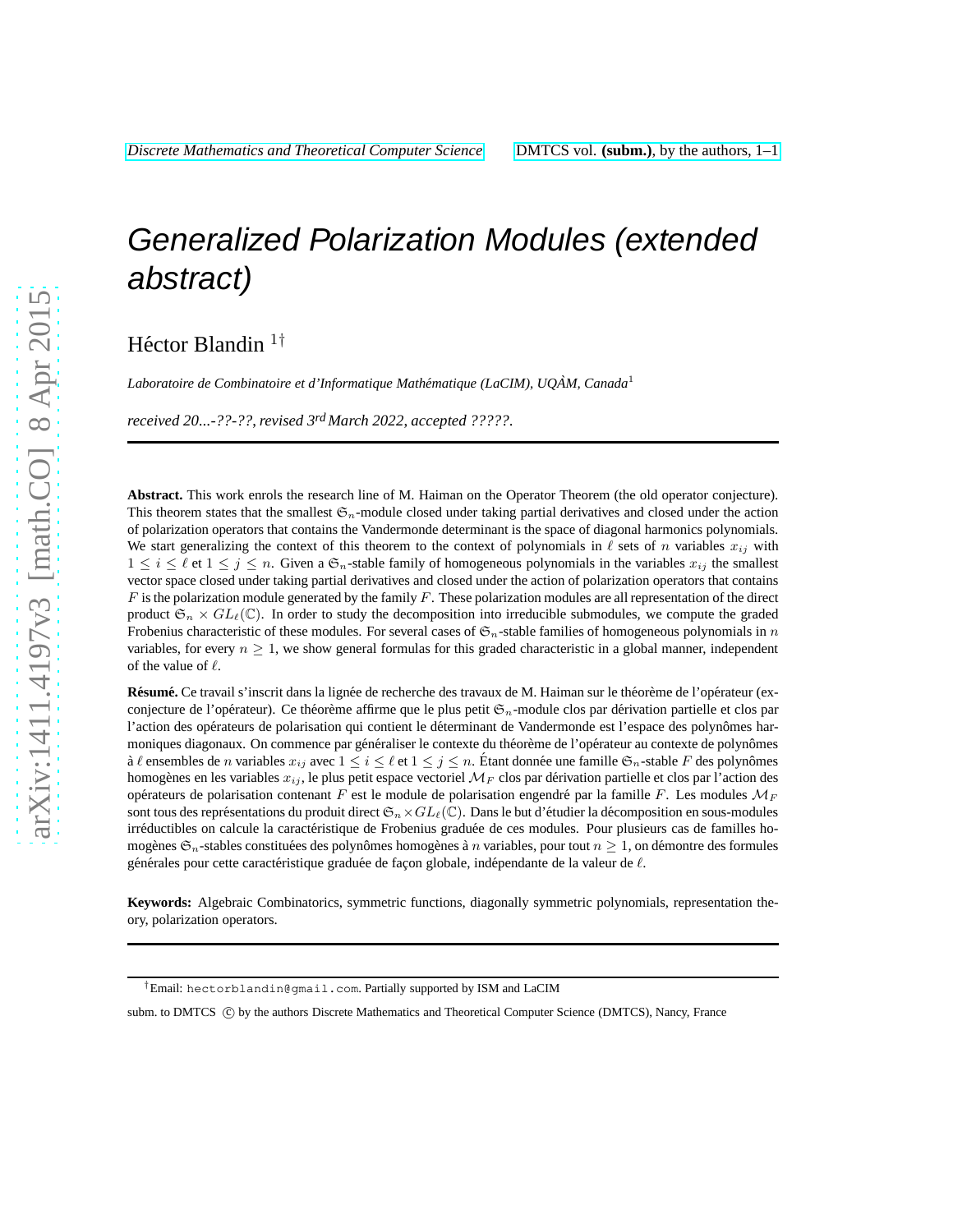## 1 Introduction

This work is inspired by the Operator Theorem (ex-operator conjecture) of M. Haiman (see [\(8\)](#page-11-0)). This theorem states that the smallest subspace of  $\mathbb{C}[x_1,\ldots,x_n]$  closed under taking partial derivatives  $\frac{\partial}{\partial x_i}$ , closed under the action of generalized polarization operators,  $E_p = \sum_{j=1}^n y_j \frac{\partial^p}{\partial x_j^p}$ , that contains the Vandermonde determinant  $\Delta_n(\mathbf{x}) := \prod_{1 \leq i < j \leq n} (x_i - x_j)$ , coincides with the space  $\mathcal{D}_n$  of diagonal harmonics polynomials of  $\mathfrak{S}_n$ . The space  $\mathcal{D}_n$  consist of all polynomials f in the variables  $x_1, \ldots, x_n, y_1, \ldots, y_n$ killed by the power sum differential operators  $\sum_{j=1}^{n} \frac{\partial^{h}}{\partial x^{j}}$  $\partial x_j^h$  $\partial^k$  $\frac{\partial^{n}}{\partial y_{j}^{k}}$  with  $1 \leq h + k \leq n$ . In others words this space is generated by the Vandermonde determinant as a module over the algebra of operators  $\mathbb{C}\left[\frac{\partial}{\partial x_1},\ldots,\frac{\partial}{\partial x_n},E_1,\ldots,E_{n-1}\right]$ . In this work we generalize this construction by considering polynomials in  $\ell$  sets of n variables, that is, polynomials in the variables  $x_{11}, \ldots, x_{1n}, \ldots, x_{\ell 1}, \ldots, x_{\ell n}$ . We are interested in the decomposition into irreducible submodules of these spaces.

We start by generalizing the context of the Operator Theorem to the context of polynomials in the matrix variables  $X = (x_{ij})$ , with  $1 \le i \le \ell$  and  $1 \le j \le n$ . The diagonal action of  $\mathfrak{S}_n$  on this polynomials in  $\ell$  sets of n variables is defined by permuting the columns of X, that is, for any permutation  $\sigma \in \mathfrak{s}_n$  we replace the variable  $x_{ij}$  by  $x_{i\sigma(j)}$ . We say that a family F of homogeneous polynomials (in  $X = (x_{ij})$ ) is  $\mathfrak{S}_n$ -stable if F is closed under the diagonal action of  $\mathfrak{S}_n$ . Given any such a family F, we define the polarization module generated by the family  $F$  as the smallest vector space closed under taking partial derivatives  $\frac{\partial}{\partial x_{ij}}$ , closed under the action of generalized polarization operators  $E_{i,k}^{(p)} = \sum_{j=1}^{n} x_{ij} \frac{\partial^p}{\partial x_{k,j}^p}$ , that contains F. The diagonal action of  $\mathfrak{S}_n$  makes  $\mathcal{M}_F$  an  $\mathfrak{S}_n$ -module. The closure by the action of polarization operators  $E_{i,k}^{(p)}$  is equivalent to the closure by the action  $x_{ij} \mapsto \sum_{k=1}^{\ell} m_{ik}x_{kj}$  where  $M = (m_{ij}) \in GL_{\ell}(\mathbb{C})$  (see [\(11,](#page-11-1) [13\)](#page-11-2)). Then, with this action  $\mathcal{M}_F$  is also a polynomial representation of  $GL_{\ell}(\mathbb{C})$ . The two actions of  $\mathfrak{S}_n$  and  $GL_{\ell}(\mathbb{C})$  commutes and this implies that  $\mathcal{M}_F$  is a representation of the direct product  $\mathfrak{S}_n \times GL_\ell(\mathbb{C})$ . In particular, when the family F is the orbit of a single homogeneous polynomial f, that is,  $F = \{\sigma \cdot f \mid \sigma \in \mathfrak{S}_n\}$  we denote the polarization module generated by F simply as  $\mathcal{M}_f$ . Also, we call  $\mathcal{M}_f$  the polarization module generated by f.

Particular cases of this construction correspond to certain important spaces in Combinatorics (see [\(2\)](#page-11-3)) and Algebraic Geometry (see [\(6\)](#page-11-4)). For instance, when  $\ell = 1$  (1 set of variables  $\mathbf{x} = x_1, \dots, x_n$ ) and  $f = \Delta_n(\mathbf{x})$  we get the space  $\mathcal{H}_n$  of harmonics polynomials of the group  $\mathfrak{S}_n$ , that is, the space of polynomials zeros of the power sum differential operators  $\sum_{i=1}^n \frac{\partial}{\partial x_i^k}$  with k such that  $1 \leq k \leq n$ , (see [\(1\)](#page-11-5)). It's remarkable that the dimension of the space  $\mathcal{H}_n$  is n! (see [\(9\)](#page-11-6)). As we already said, the case  $\ell = 2$  and  $f = \Delta_n(\mathbf{x})$  gives us the space  $\mathcal{D}_n$  of diagonal harmonics polynomials. It's also a remarkable fact that  $\dim(\mathcal{D}_n) = (n+1)^{n-1}$  (the number of parking functions) (see [\(8\)](#page-11-0)). The space of trivariate diagonal harmonics  $\mathcal{D}_n^{(3)}$  consist of polynomials zeros of the polarized power sums operators  $\sum_{j=1}^n \frac{\partial^a}{\partial x_j}$  $\frac{\partial^a}{\partial x_j{}^a} \frac{\partial^b}{\partial y_j}$  $\frac{\partial^b}{\partial {y_j}^b} \frac{\partial^c}{\partial {z_j}}$  $\frac{\partial^{\circ}}{\partial z_j^c}$  (see [\(3](#page-11-7))), where  $1 \leq a + b + c \leq n$ . M. Haiman conjectured that this space coincides with the polarization module generated by the Vandermonde determinant when  $\ell = 3$  (see [\(7\)](#page-11-8)) this is still an open problem. Also, M. Haiman conjectured that  $\dim(\mathcal{D}_n^{(3)}) = 2^n(n+1)^{n-2}$ . F. Bergeron extended this conjecture to the space  $\mathcal{H}^{(r)}_n$  of higher diagonal harmonics polynomials which has dimension  $\dim(\mathcal{H}_n^{(r)}) = (r+1)^n(rn+1)^{n-2}$  ([\(3\)](#page-11-7)). Also, F. Bergeron extend Haiman's conjecture concerning to the identification of the space  $\mathcal{D}_n^{(\ell)}$  of multivariate diagonal harmonics polynomials with polarization module generated by the Vandermonde determinant for  $\ell > 3$ .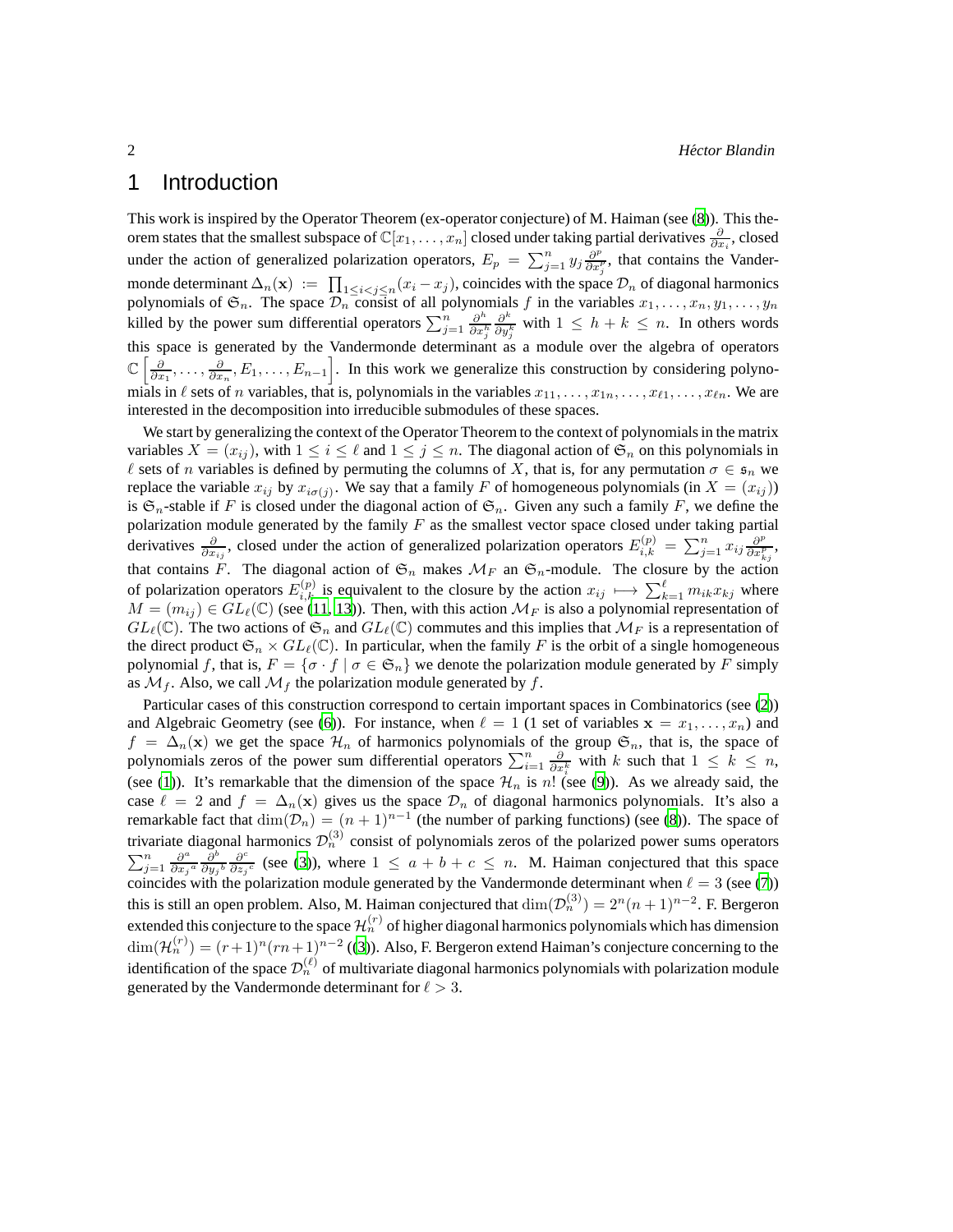The goal of this paper is to study the decomposition into irreducible submodules under the action of  $\mathfrak{S}_n \times GL_\ell(\mathbb{C})$  of polarization modules  $\mathcal{M}_F$ . To do this we compute explicitly the graded Frobenius characteristic of  $\mathcal{M}_F$  in the form

<span id="page-2-0"></span>
$$
\mathcal{M}_F(\mathbf{q}, \mathbf{w}) = \sum_{\lambda \vdash n} \sum_{|\mu| \le d} b_{\lambda, \mu} s_{\mu}(\mathbf{q}) s_{\lambda}(\mathbf{w}) \tag{1}
$$

where  $b_{\lambda,\mu} \in \mathbb{N}$ ,  $\mathbf{q} = q_1, q_2, \dots, q_\ell, \mathbf{w} = w_1, w_2, \dots$ , and d is the maximal degree of polynomials in F. Here the Schur functions  $s_\mu(\mathbf{q})$  encodes irreducible for  $GL_\ell(\mathbb{C})$  while  $s_\lambda(\mathbf{w})$  encodes irreducible for  $\mathfrak{S}_n$ . The coefficients  $b_{\lambda,\mu}$  are the multiplicities of irreducible submodules under the action of  $\mathfrak{S}_n \times GL_{\ell}(\mathbb{C})$ . A theorem of F. Bergeron shows that this coefficients are independent of  $\ell$ , in others words, the value of  $\ell$ only affects the formula [\(1\)](#page-2-0) giving the numbers of q variables appearing in  $s_\mu(\mathbf{q})$  (see [\(2\)](#page-11-3)). Furthermore, he shows in [\(2\)](#page-11-3) that  $\mu$  has at most n parts. This leads us to obtain a general formula for [\(1\)](#page-2-0) that holds for any  $\ell > 1$  if we can compute it for every  $\ell \leq n$ .

In this paper we completely describe the decomposition into irreducible submodules of the polarization modules generated by each of the polynomials  $p_1^d$ ,  $p_d$ , and  $e_d$  for any  $d\geq 1.$  We construct an explicit linear basis of each module and then we compute the graded Frobenius characteristic of  $\mathcal{M}_{p_1^d}$ ,  $\mathcal{M}_{p_d}$  and  $\mathcal{M}_{e_d}$ . We propose a conjectural formula for the graded Frobenius series of the polarization module generated by the monomial symmetric function  $m_{(2,1^{d-2})}$ , in any degree d. For instance, we also conjecture that, for  $d \geq 5$  we must have  $\mathcal{M}_{e_{d-1,1}} \cong \mathcal{M}_{m_{(2,1^{d-2})}}$  as  $\mathfrak{S}_n \times GL_{\ell}(\mathbb{C})$ -modules. We believe that these are modules are the elementary building blocks for a general classification of polarization modules generated by a given homogeneous symmetric polynomial in any number of variables n. Experimental evidence has shown that the last assertion is true up to degree 5 and  $n \leq 6$ . In particular, we completely determine the classification of polarization modules generated by a single homogeneous symmetric polynomial when the degree is 2 or 3. For the case of degree 4 and 5 we have a conjectural classification that seems to be complete. This framework lead us to think that the Hilbert series of the polarization modules generated by a single homogeneous symmetric polynomial, in any degree, is always h-positive (see Conjecture [5.9\)](#page-9-0).

Obviously, we have  $\mathcal{M}_f \cong \mathcal{M}_{k \cdot f}$  for every scalar k. In order to classify up to isomorphism polarization modules generated by a given homogeneous symmetric polynomial of any degree  $d$ , we identify any non zero homogeneous symmetric polynomial  $f$  of degree  $d$ , written in the monomial basis as  $f = \sum_{\lambda \vdash d} c_{\lambda} m_{\lambda}$ , with a point in the real projective space  $\mathbb{RP}^{p(d)-1}$ , where  $p(d)$  is the number of integer partitions of d. The homogeneous coordinates of the corresponding point are ordered according to the following order on integer partitions of d:  $(d)$ ,  $(d-1, 1)$ ,  $(d-2, 2)$ ,  $(d-2, 1, 1)$ ,...,  $(1, 1, \ldots, 1)$ . In degree 2, we show that there are two types of polarization modules  $\mathcal{M}_{p_1^2}$  and  $\mathcal{M}_{p_2}$  up to isomorphism. More precisely, if  $[a : b] \in \mathbb{RP}^1$  and  $f = a \cdot m_2 + b \cdot m_{11}$  then  $\mathcal{M}_f \cong \mathcal{M}_{p_1^2}$  when  $[a : b] = [1 : 2]$ , while  $[a:b] \neq [1:2]$  implies  $\mathcal{M}_f \cong \mathcal{M}_{p_2}$ . Notice that the last statement is independent on the number of variables  $n$ . The situation when the degree is  $3$  is more complicated, in this case, we will need to introduce the notion of n-exception to completely classify these polarization modules. Let  $n > 3$ , a point  $[a:b:c] \in \mathbb{RP}^2$  is a n-exception if and only if  $[a:b:c] \neq [1:3:6]$  and  $6a(2b+(n-2)c) = 4(n-1)b^2$ . When  $n = 2$ ,  $[a : b : c]$  is a 2-exception if and only if  $b = 0$  or  $b = 3a$ . There are three types of polarization modules generated by a single polynomial of the form  $f = a \cdot m_3 + b \cdot m_{21} + c \cdot m_{111}$ . If  $[a:b:c] = [1:3:6]$  then  $\mathcal{M}_f \cong \mathcal{M}_{p_1^3}$ ; if  $[a:b:c]$  is a *n*-exception then  $\mathcal{M}_f \cong \mathcal{M}_{p_3}$ ; otherwise,  $\mathcal{M}_f \cong \mathcal{M}_{h_3}$ . These results are valid for any  $\ell$  (the number of sets of *n* variables). Also, we will see that n-exceptions appear in any degree  $d \geq 3$ . Characterize n-exceptions for degrees higher than 3 is a problem for the future.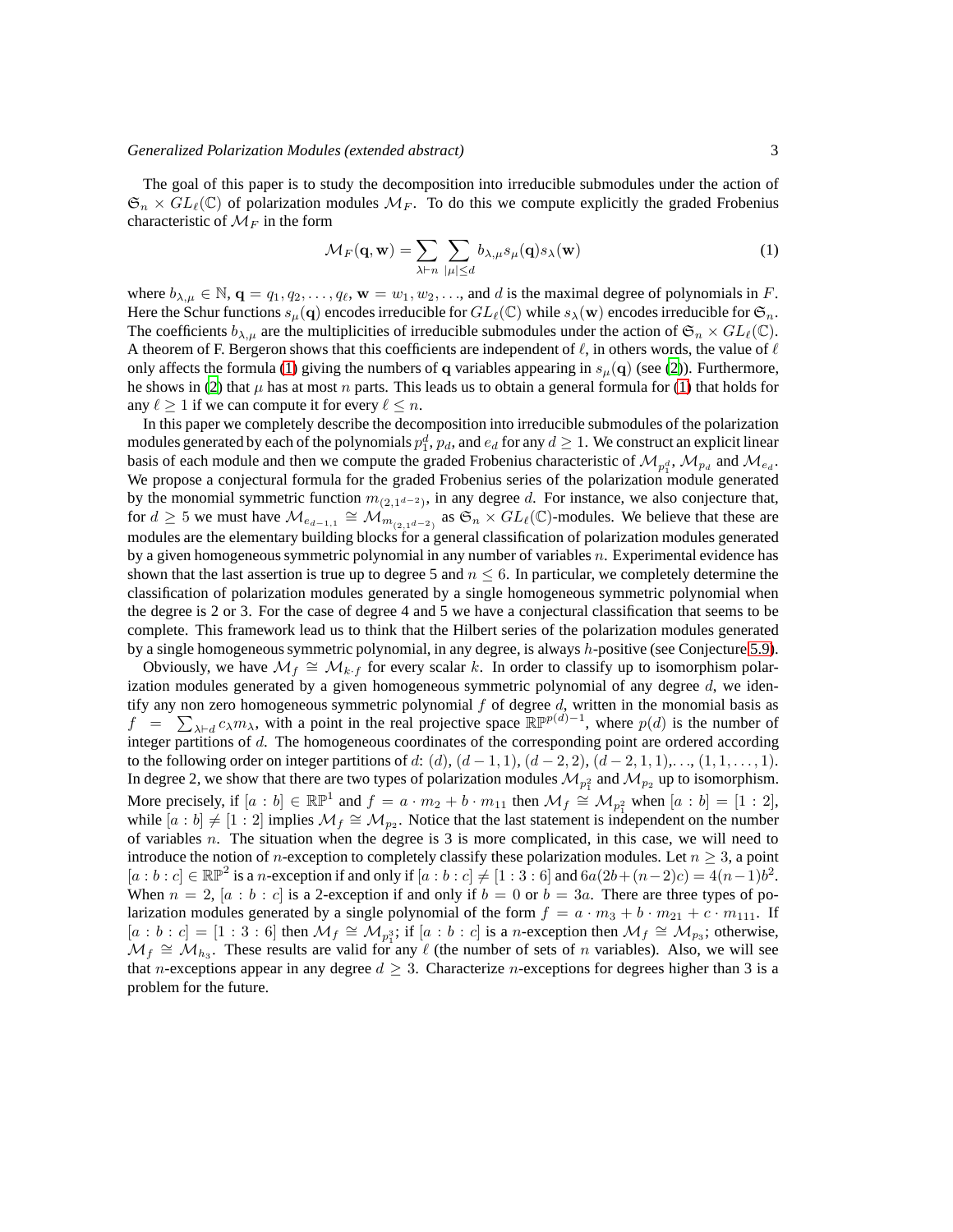For particulars  $\mathfrak{S}_n$ -stable families of homogeneous polynomials we completely describe the graded Frobenius characteristic of the associated polarization module. In particular, we have a conjecture giving constraints for the multiplicities of irreducible submodules of polarization modules generated by any  $\mathfrak{S}_n$ -stable family consisting of homogeneous polynomials of degree at most 2. Similarly, for any  $\mathfrak{S}_n$ stable families of homogeneous polynomials of degree at most 3. More precisely, we compute the graded Frobenius characteristic of polarization modules generated by the family of all monomials of degree  $d$ , when  $d = 2, 3$  in any number of variables n. Notice that all these formulas holds for any  $\ell$ .

#### 2 Preliminaries

Let  $X := (x_{ij})_{i,j}$  be a  $\ell \times n$  matrix of commuting and independent variables  $x_{ij}$  For any i, we call the  $i^{th}$ -row of X, denoted by  $x_i := (x_{i1}, \ldots, x_{in})$ , the  $i^{th}$  set of variables. For any j,  $X_j$  denotes the  $j^{th}$ column of X. The same convention is adopted for any  $\ell \times n$  non negative integer matrix of exponents A. Then the monomials are defined as follows:

$$
X^{A} := x_{11}^{a_{11}} \cdots x_{ij}^{a_{ij}} \cdots x_{\ell n}^{a_{\ell n}}.
$$
\n(2)

these monomials form a linear basis of the C-vector space  $\mathcal{R}_n^{(\ell)}=\mathbb{C}[X]$  of polynomials in  $\ell$  sets of  $n$  variables. The (vector)  $\operatorname{degree} \deg\big(X^A\big)$  lies in  $\mathbb{N}^\ell$  and is given by  $\deg\big(X^A\big):=\Big(\sum_{j=1}^n a_{1j},\ldots,\sum_{j=1}^n a_{\ell j}\Big).$ For each  $\mathbf{d} \in \mathbb{N}^{\ell}$ , we denote by  $\mathcal{R}_{n,\mathbf{d}}^{(\ell)}$  the span of degree  $\mathbf{d}$  monomials in  $\mathcal{R}_{n}^{(\ell)}$ . Then  $\mathcal{R}_{n}^{(\ell)}$  is a  $\mathbb{N}^{\ell}$ -graded, that is,  $\mathcal{R}_n^{(\ell)} = \bigoplus_{\mathbf{d} \in \mathbb{N}^{\ell}} \mathcal{R}_{n,\mathbf{d}}^{(\ell)}$ . We will consider homogeneous subspace V of  $\mathcal{R}_n^{(\ell)}$ , the degree d homogeneous component of  $V$  is denoted by  $V_d$ . Recall that,  $V_d := V \cap \mathcal{R}_{n,d}^{(\ell)}$  and the **Hilbert series** of  $V$  is  $\mathcal{V}(\mathbf{q}) := \sum_{\mathbf{d} \in \mathbb{N}^{\ell}} \dim(\mathcal{V}_{\mathbf{d}}) \mathbf{q}^{\mathbf{d}},$  where  $\mathbf{q} := (q_1, \dots, q_{\ell})$  and  $\mathbf{q}^{\mathbf{d}} := q_1^{d_1} \cdots q_{\ell}^{d_{\ell}}.$ 

On  $V$  we consider two linear group actions:

- 1. The (left) diagonal action of  $\mathfrak{S}_n$ ,  $\sigma \cdot X^A := x_{1\sigma(1)}^{a_{11}} \cdots x_{i\sigma(n)}^{a_{ij}}$  $\overline{\dot{u}}_{i\sigma(j)}^{a_{ij}}\cdots\overline{\dot{x}}_{\ell\sigma(n)}^{a_{\ell n}}, \forall \sigma\in\mathfrak{S}_n,$
- 2. The (right) action of  $GL_{\ell}(\mathbb{C}), X^A \cdot M := (MX)^A, \forall M \in GL_{\ell}(\mathbb{C}),$  that is,  $x_{ij} \longmapsto \sum_{k=1}^{\ell} m_{ik}x_{kj}$ , for every matrix  $M = (m_{ij}) \in GL_{\ell}(\mathbb{C}).$

These two group actions on  $\mathcal V$  commute and then we can consider  $\mathcal V$  as a representation of the direct product  $\mathfrak{S}_n \times GL_\ell(\mathbb{C})$ , with the (left) action,  $(\sigma, M) \cdot X^A := \sigma \cdot (M^{-1}X)^A$ . Then we have a direct sum decomposition of the form (see [\(14](#page-11-9), [5](#page-11-10), [13](#page-11-2)))

<span id="page-3-0"></span>
$$
\mathcal{V} = \bigoplus_{\lambda \vdash n} \bigoplus_{\mu} b_{\lambda,\mu} \,\mathcal{W}_{\mu} \otimes \mathcal{U}_{\lambda},\tag{3}
$$

where  $b_{\lambda,\mu} \in \mathbb{N}$ , the  $\mathcal{U}_{\lambda}$  are irreducible  $\mathfrak{S}_n$ -modules and the  $\mathcal{W}_{\mu}$  are irreducible polynomial representations of  $GL_{\ell}(\mathbb{C})$ . The **graded Frobenius characteristic** of V is defined as follows

$$
\mathcal{V}(\mathbf{q}, \mathbf{w}) := \sum_{\mathbf{d} \in \mathbb{N}^{\ell}} \left( \frac{1}{n!} \sum_{\sigma \in \mathfrak{S}_n} \chi_{\mathcal{V}_{\mathbf{d}}}(\sigma) \ p_{\lambda(\sigma)}(\mathbf{w}) \right) \mathbf{q}^{\mathbf{d}},\tag{4}
$$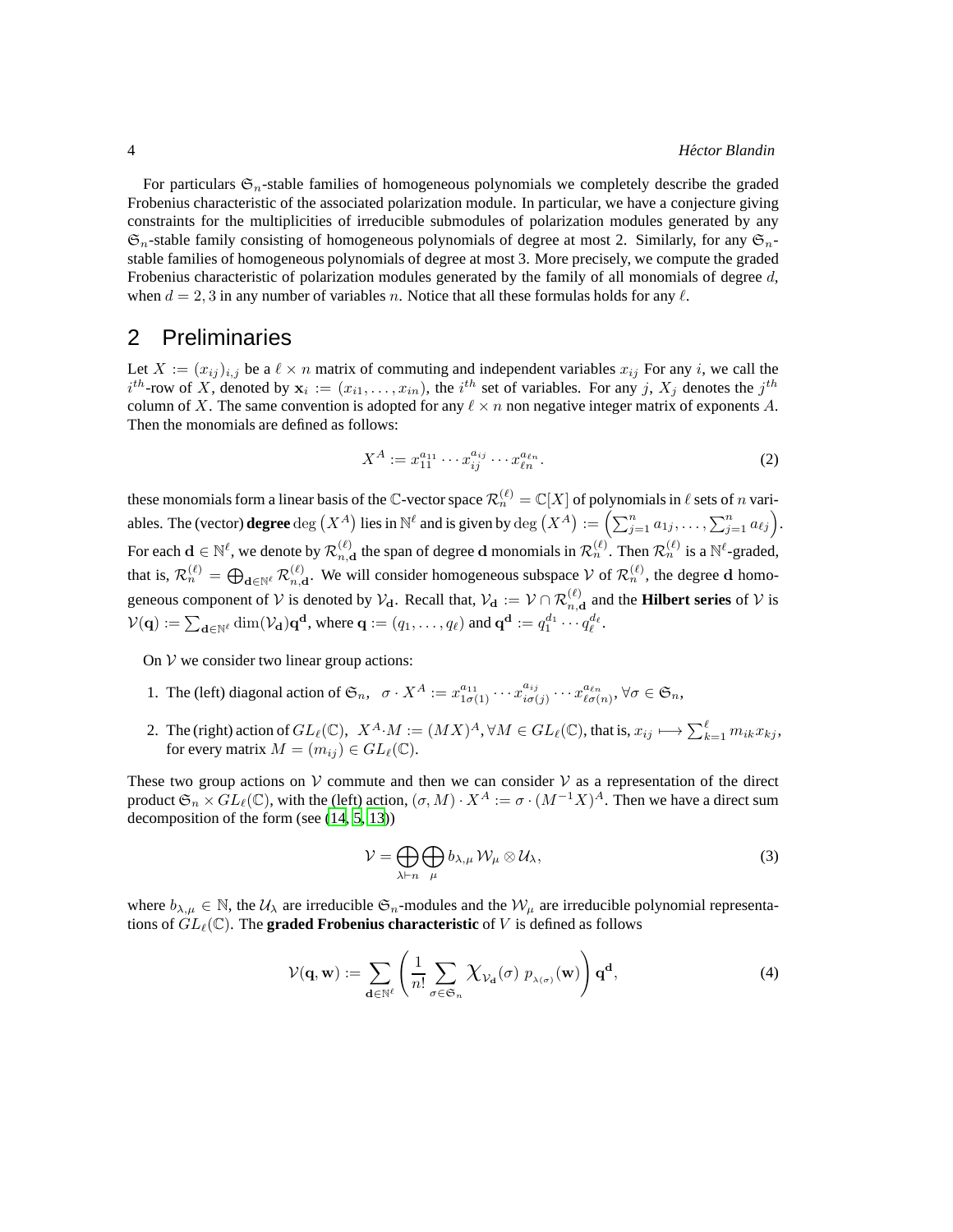where  $\chi_{v_d}$  is the  $\mathfrak{S}_n$ -character of  $v_d$  and  $p_{\lambda(\sigma)}(\mathbf{w}) := p_1(\mathbf{w})^{c_1(\sigma)} \cdots p_n(\mathbf{w})^{c_n(\sigma)}$ . It's well known (see [\(2](#page-11-3))) that the graded Frobenius characteristic of  $\hat{V}$  has the following form (not depending on  $\ell$ ):

<span id="page-4-0"></span>
$$
\mathcal{V}(\mathbf{q}, \mathbf{w}) = \sum_{\lambda \vdash n} \sum_{\mu} b_{\lambda, \mu} s_{\mu}(\mathbf{q}) s_{\lambda}(\mathbf{w}), \tag{5}
$$

where  $b_{\lambda,\mu}$  are the multiplicities in [\(3\)](#page-3-0).  $\ell(\mu) \leq n$  (see [\(2](#page-11-3)) for more details). The Schur functions  $s_{\mu}(\mathbf{q})$ encode the irreducible polynomial representations of  $GL_{\ell}(\mathbb{C})$  in V of type  $\mu$ , and the Schur functions  $S_{\lambda}(\mathbf{w})$  encodes the irreducible  $\mathfrak{S}_n$ -modules in V of type  $\lambda$ . Recall that the Hilbert Series of V is obtained by replacing  $s_\lambda({\bf w})$  by  $f^\lambda$  (the Hook length formula) for every  $\lambda$  in formula [5.](#page-4-0)

## 3 Definitions and discussions

We denote the partial derivative operator on  $\mathcal{R}_n^{(\ell)}$  by  $\partial_{ij} := \frac{\partial}{\partial x_i}$  $\frac{\partial}{\partial x_{ij}}$ . We use the **generalized polarization** 

**operators** 
$$
E_{i,k}^{(p)} : \mathcal{R}_n^{(\ell)} \longrightarrow \mathcal{R}_n^{(\ell)}
$$
 given by  $E_{i,k}^{(p)} := \sum_{j=1}^n x_{ij} \partial_{kj}^p$  where  $1 \le i, k \le \ell$  and  $p \ge 1$ . Clearly the

operators  $E_{i,k}^{(p)}$  depend on the choice of  $(i,k,p)$ . For  $p=1$  we simply write  $E_{i,k} := E_{i,k}^{(1)}$  (see, [\(15,](#page-11-11) [10\)](#page-11-12), and [\(13](#page-11-2)) for more details).

#### 3.1 Generalized Polarization Modules

We say that a subspace  $\mathcal V$  of  $\mathcal R_n^{(\ell)}$  is **closed under derivatives** if for every  $g \in \mathcal V$  we have  $\partial_{ij}(g) \in \mathcal V$ , for all  $(i, j)$  such that  $1 \le i \le \ell$  and  $1 \le j \le n$ . We say that  $\mathcal V$  is **closed under polarization** if  $E_{i,k}^{(p)}(g) \in \mathcal V$ for all  $g \in V$  and all suitable triple  $(i, k, p)$ . Since any intersection of closed under derivatives subspaces is closed under derivatives we define the **derivative closure**  $\mathcal{D}(\mathcal{V})$  **of**  $\mathcal{V}$  as the smallest subspace of  $\mathcal{R}_n^{(\ell)}$ closed under derivatives that contains  $V$ . Similarly, we define the **polarization closure**  $\mathcal{E}(V)$  of  $V$ . It's not hard to show the following result (proofs will be avaible in a complete version of this paper, see [\(4\)](#page-11-13)):

**Lemma 3.1** Let V be a homogeneous subspace of  $\mathcal{R}_n^{(\ell)}$  then  $\mathcal{E}(\mathcal{D}(\mathcal{V})) = \mathcal{D}(\mathcal{E}(\mathcal{V}))$ .

We set  $\mathcal{P}(\mathcal{V}) := \mathcal{E}(\mathcal{D}(\mathcal{V}))$ . A subset F of  $\mathcal{R}_n^{(\ell)}$  is called a **homogeneous stable family** if the following conditions holds:

- 1. F consist only of homogeneous polynomials,
- 2. F is **stable** (or  $\mathfrak{S}_n$ -stable w.r.t. the diagonal action of  $\mathfrak{S}_n$ ), that is, for any permutation  $\sigma \in \mathfrak{S}_n$  we have  $\sigma \cdot g \in F$ , for all  $g \in F$ .

**Definition 3.1** For a given homogeneous stable family F, we set  $\mathcal{M}_F$  to be the smallest  $\mathbb{R}$ -vector space *closed under derivatives and closed under polarization containing the family* F*. We call the vector space*  $M_F$  *the polarization module generated by the family F.* 

We can describe the polarization module generated by F as  $\mathcal{M}_F := \mathcal{P}(\mathbb{R} \cdot F)$ , where  $\mathbb{R} \cdot F$  denotes the real vector space spanned by  $F$ .

**Remark 3.1** When the family F consist of only one homogenous polynomial  $f \in \mathcal{R}_n^{(\ell)}$  , we denote by  $\mathcal{M}_f$ *the polarization module generated by the family*  $\{\sigma \cdot f \mid \sigma \in \mathfrak{S}_n\}$ *. In symbols,* 

$$
\mathcal{M}_f := \mathcal{P}(\mathbb{R} \cdot {\sigma \cdot f \mid \sigma \in \mathfrak{S}_n}).
$$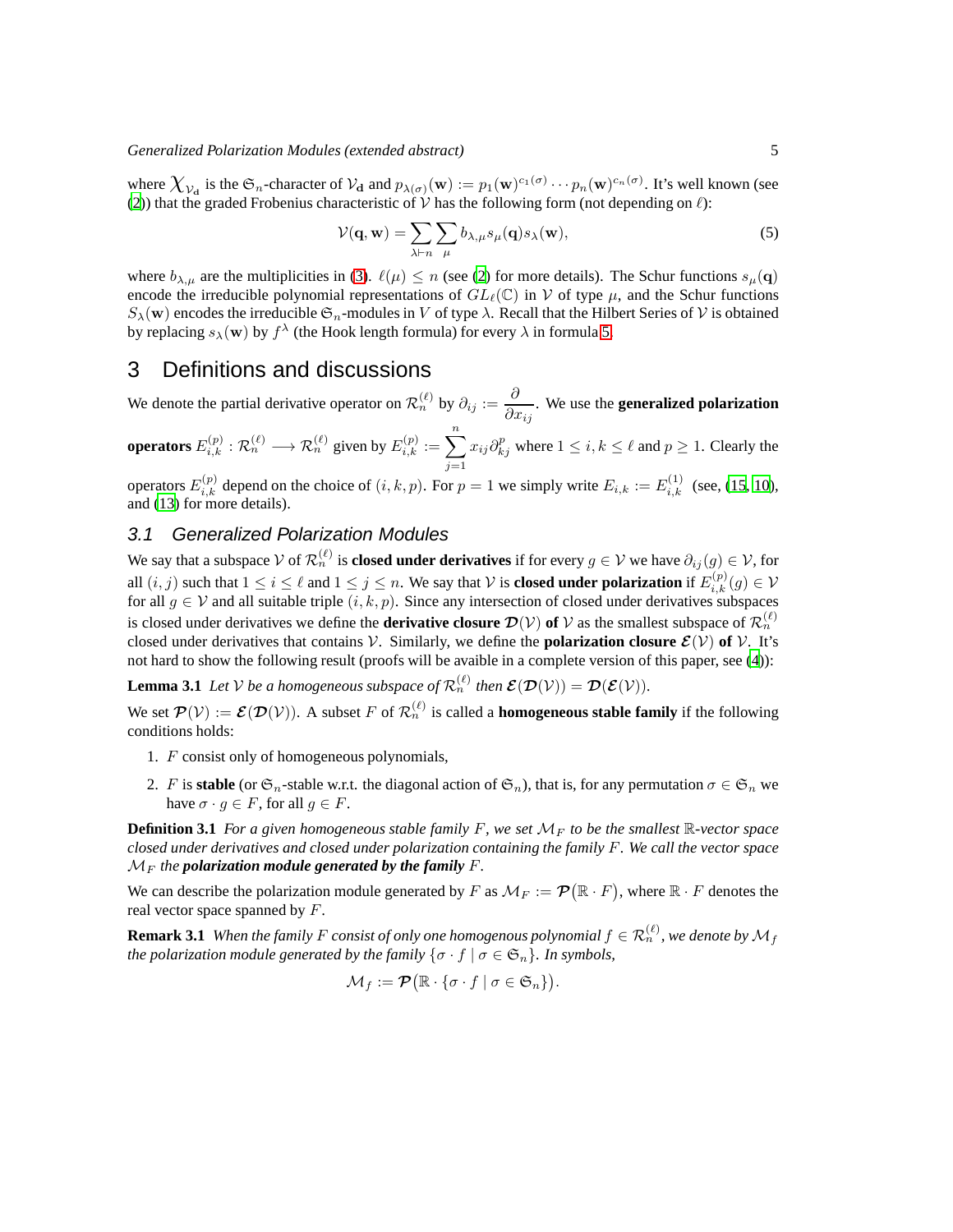#### 3.2 Properties of Polarization Modules

The closure under polarization operators property implies that any polarization modules is a polynomial representation of  $GL_{\ell}(\mathbb{C})$  with the (right) action  $f(X) \cdot M := f(MX)$ . In fact

**Lemma 3.2 (see C. Procesi, [\(13\)](#page-11-2))** *A subspace* V of  $\mathcal{R}_n^{(\ell)}$  is closed under the action of polarization oper*ators*  $E_{i,k}$  (when  $p = 1$ ) if and only if V is a  $GL_{\ell}(\mathbb{C})$ -module with the action  $X^A \cdot M = (MX)^A$ .

For any  $g \in \mathcal{R}_n^{(\ell)}$  we have the identities:  $\sigma \cdot E_{i,k}^{(p)}(g) = E_{i,k}^{(p)}(\sigma \cdot g)$  and  $\sigma \cdot \partial_{ij}(g) = \partial_{i,\sigma(j)}(\sigma \cdot g)$ . These identities implies the following assertions for any family  $\overline{F}$ 

**Lemma 3.3**  $\mathcal{M}_F$  *is a representation of*  $\mathfrak{S}_n$  *with the diagonal action of*  $\mathfrak{S}_n$ *.* 

Recall that the two actions of  $\mathfrak{S}_n$  and  $GL_{\ell}(\mathbb{C})$  on  $\mathcal{R}_n^{(\ell)}$  commutes and so, we can assert that **Lemma 3.4**  $\mathcal{M}_F$  *is a*  $\mathfrak{S}_n \times GL_\ell(\mathbb{C})$ *-module with the action*  $(\sigma, M) \cdot f(X) := f(M^{-1}X_{\sigma})$ *, where*  $X_{\sigma} := (x_{i\sigma(j)})_{i,j}.$ 

## 4 Frobenius characteristics of some polarization modules

In the following lines we use the notation of Macdolnald's book [\(12\)](#page-11-14). The proofs of the following results will be available in a complete version of this paper (see  $(4)$ ).

**Theorem 4.1** *Let d be a positive integer. The following formulas holds for any*  $\ell \geq 1$ 

$$
\mathcal{M}_{e_1^d}(\mathbf{q}, \mathbf{w}) = \left(\sum_{j=0}^d s_j(\mathbf{q})\right) s_n(\mathbf{w}) = \left(\sum_{j=0}^d h_j(\mathbf{q})\right) h_n(\mathbf{w}).
$$
\n(6)

$$
\mathcal{M}_{p_d}(\mathbf{q}, \mathbf{w}) = \left(\sum_{j=0}^m s_j(\mathbf{q})\right) \cdot S_n(\mathbf{w}) + \left(\sum_{j=1}^{m-1} s_j(\mathbf{q})\right) \cdot S_{n-1,1}(\mathbf{w}) \tag{7}
$$

$$
= \left(1 + h_d(\mathbf{q})\right)h_n(\mathbf{w}) + \left(\sum_{j=1}^{d-1} h_j(\mathbf{q})\right)h_{n-1,1}(\mathbf{w}).
$$
\n(8)

$$
\mathcal{M}_{e_d}(\mathbf{q}, \mathbf{w}) = \sum_{i=0}^{\lfloor d/2 \rfloor} \left( \sum_{j=i}^{d-i} s_j(\mathbf{q}) \right) S_{n-i,i}(\mathbf{w}) \tag{9}
$$

$$
= \sum_{i=0}^{\lfloor \frac{d}{2} \rfloor} h_{n-i,i}(\mathbf{w}) h_i(\mathbf{q}) + \sum_{i=\lfloor \frac{d}{2} \rfloor+1}^d h_{n-d+i,d-i}(\mathbf{w}) h_i(\mathbf{q}). \tag{10}
$$

**Theorem 4.2** Let  $f(\mathbf{x}_1)$  be a symmetric polynomial of degree 2 in  $n \geq 2$  variables  $\mathbf{x}_1 = x_{11}, x_{12}, \ldots, x_{1n}$ . *Suppose that*  $f(\mathbf{x}_1)$  *is given in the monomial basis as follows:* 

$$
f(\mathbf{x}_1) = a \cdot m_2(\mathbf{x}_1) + b \cdot m_{1,1}(\mathbf{x}_1), \tag{11}
$$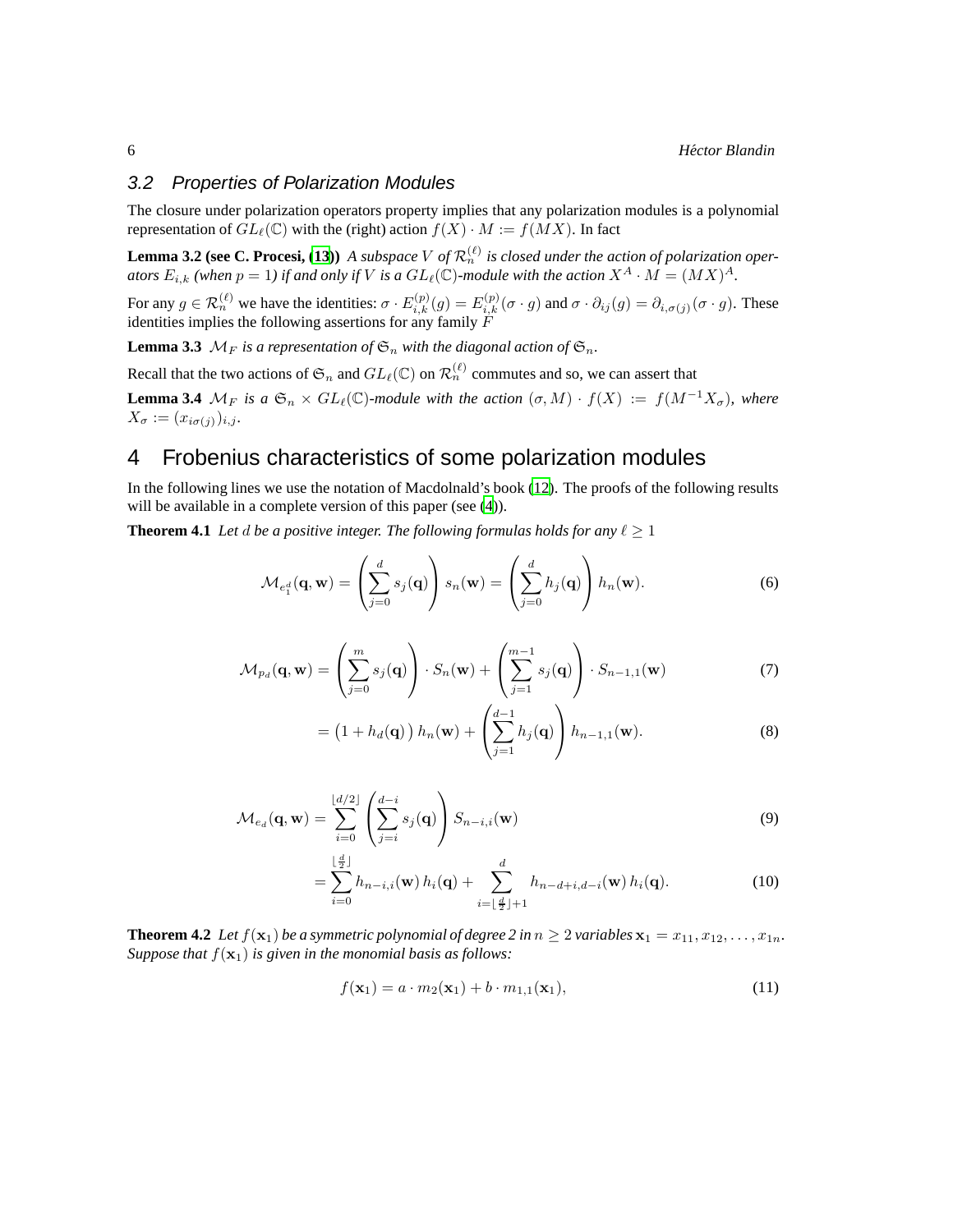*Generalized Polarization Modules (extended abstract)* 7

*then the Frobenius characteristic of the space*  $\mathcal{M}_f$  *is given by one of the following two cases:* 

$$
\mathcal{M}_f(\mathbf{q}, \mathbf{w}) = \begin{cases}\n(1 + h_1(\mathbf{q}) + h_2(\mathbf{q})) \cdot h_n(\mathbf{w}) & \text{if } [a : b] = [1 : 2], \\
(1 + s_1(\mathbf{q}) + s_2(\mathbf{q})) \cdot s_n(\mathbf{w}) + s_1(\mathbf{q}) \cdot s_{n-1,1}(\mathbf{w}) \\
= (1 + h_2(\mathbf{q})) \cdot h_n(\mathbf{w}) + h_1(\mathbf{q}) \cdot h_{n-1,1}(\mathbf{w}) & \text{otherwise.} \n\end{cases}
$$
\n(12)

<span id="page-6-0"></span>**Corollary 4.1** If f is a homogeneous symmetric polynomial of degree 2, then the associated  $\mathfrak{S}_n$ -module  $\mathcal{M}_f$  is isomorphic as an  $\mathfrak{S}_n \times GL_\ell(\mathbb{K})$ -module to one of the two modules  $\mathcal{M}_{p_1^2}, \mathcal{M}_{p_2}$ .

#### 4.1 Exceptions

Recall that, we identify  $f = a \cdot m_3 + b \cdot m_{21} + c \cdot m_{111}$ ,  $(a, b, c \text{ in } \mathbb{R})$  with it's homogeneous coordinates  $[f] := [a : b : c] \in \mathbb{RP}^2$ . For instance  $p_1^3$  is the point  $[1 : 3 : 6]$ ,  $p_{21}$  is  $[1 : 1 : 0]$  and  $h_3$  is the point  $[1:1:1]$ .

**Definition 4.1** *We say that an homogeneous symmetric polynomial*  $f$  *in*  $\mathbb{R}[x_{11},...,x_{1n}]$  *is a n-exception if*

$$
\dim\left(\mathbb{R}\{\partial_{11}(f),\ldots,\partial_{1n}(f),E_{1,1}^{(2)}(f)\}\right)=n.
$$

*In others words,* f *is a* n*-exception if the dimension of the real linear span of its first order partial*  $d$ erivatives  $\partial_{11}(f), \ldots, \partial_{1n}(f)$  and the polynomial  $E^{(2)}_{1,1}(f)$  has dimension  $n$ .

For example, the points  $[1 : 0 : 0]$  (  $f = p_3$  ) and  $[0 : 0 : 1]$  (  $f = e_3$ ) are n-exceptions for every  $n \ge 2$ . For instance,  $[3:3:-2]$  is a 3-exception,  $[9:21:28]$  is a 4-exception,  $[2:3:2]$  is a 5-exception,  $[4:-3:4]$ is a 5-exception. Another example is [1, 1, 0] which is a 4-exception, because  $E_{1,1}^{(2)}p_{21} = \sum_{j=1}^{4} \partial_{1j}p_{21}$ . For instance, for every  $n \geq 3$ , the point  $[1:1:1]$   $(f = h_3)$  is not an *n*-exception, the point  $[0:1:0]$  $(f = m_{21})$  is not an *n*-exception. En degree 4, the point [5 : 14 : 21 : 28 : 35] is a 11-exception.

**Theorem 4.3** Let f be a homogeneous symmetric polynomial of degree 3 in  $\mathbb{R}[x_{11},...,x_{1n}]$ . If  $[f] \neq$ [1 : 3 : 6] *then*

$$
\dim\left(\mathbb{R}\{\partial_{11}(f),\ldots,\partial_{1n}(f),E_{1,1}^{(2)}(f)\}\right)\geq n.
$$

**Theorem 4.4** Suppose that  $n \ge 3$  and  $f(\mathbf{x}_1) = a \cdot m_3(\mathbf{x}_1) + b \cdot m_{21}(\mathbf{x}_1) + c \cdot m_{111}(\mathbf{x}_1)$ , (a,b,c dans R). *Then f* is a *n*-exception if and only if  $[a : b : c] \neq [1 : 3 : 6]$  and  $6a(2b + (n-2)c) = 4(n-1)b^2$ . When  $n = 2$ ,  $[a:b:c]$  *is a 2-exception if and only if*  $b = 0$  *or*  $b = 3a$ *.* 

**Theorem 4.5** Let f be a homogeneous symmetric polynomial of degree 3 in  $n \geq 2$  variables. Suppose *that*  $f \in \mathbb{R}[x_{11},...,x_{1n}]$  *and*  $[f] = [a:b:c]$ *, then the Frobenius characteristic of the*  $\mathfrak{S}_n$ *-module*  $\mathcal{M}_f$  *is given by one of the following three cases:*

$$
\begin{cases}\n(1 + h_1(\mathbf{q}) + h_2(\mathbf{q}) + h_3(\mathbf{q})) \cdot h_n(\mathbf{w}) & \text{if } [a:b:c] = [1:3:6], \\
(1 + h_3(\mathbf{q})) \cdot h_n(\mathbf{w}) + (h_1(\mathbf{q}) + h_2(\mathbf{q}))h_{n-1,1}(\mathbf{w}) \\
= (1 + s_1(\mathbf{q}) + s_2(\mathbf{q}) + s_3(\mathbf{q})) \cdot s_n(\mathbf{w}) + (s_1(\mathbf{q}) + s_2(\mathbf{q})) \cdot s_{n-1,1}(\mathbf{w}) & \text{if } [a:b:c] \text{ is an } n\text{-exception,} \\
(1 + h_2(\mathbf{q}) + h_3(\mathbf{q})) \cdot h_n(\mathbf{w}) + (h_1(\mathbf{q}) + h_2(\mathbf{q})) \cdot h_{n-1,1}(\mathbf{w}) \\
= (1 + s_1(\mathbf{q}) + 2s_2(\mathbf{q}) + s_3(\mathbf{q})) \cdot s_n(\mathbf{w}) + (s_1(\mathbf{q}) + s_2(\mathbf{q})) \cdot s_{n-1,1}(\mathbf{w}) & \text{otherwise.} \n\end{cases} \tag{13}
$$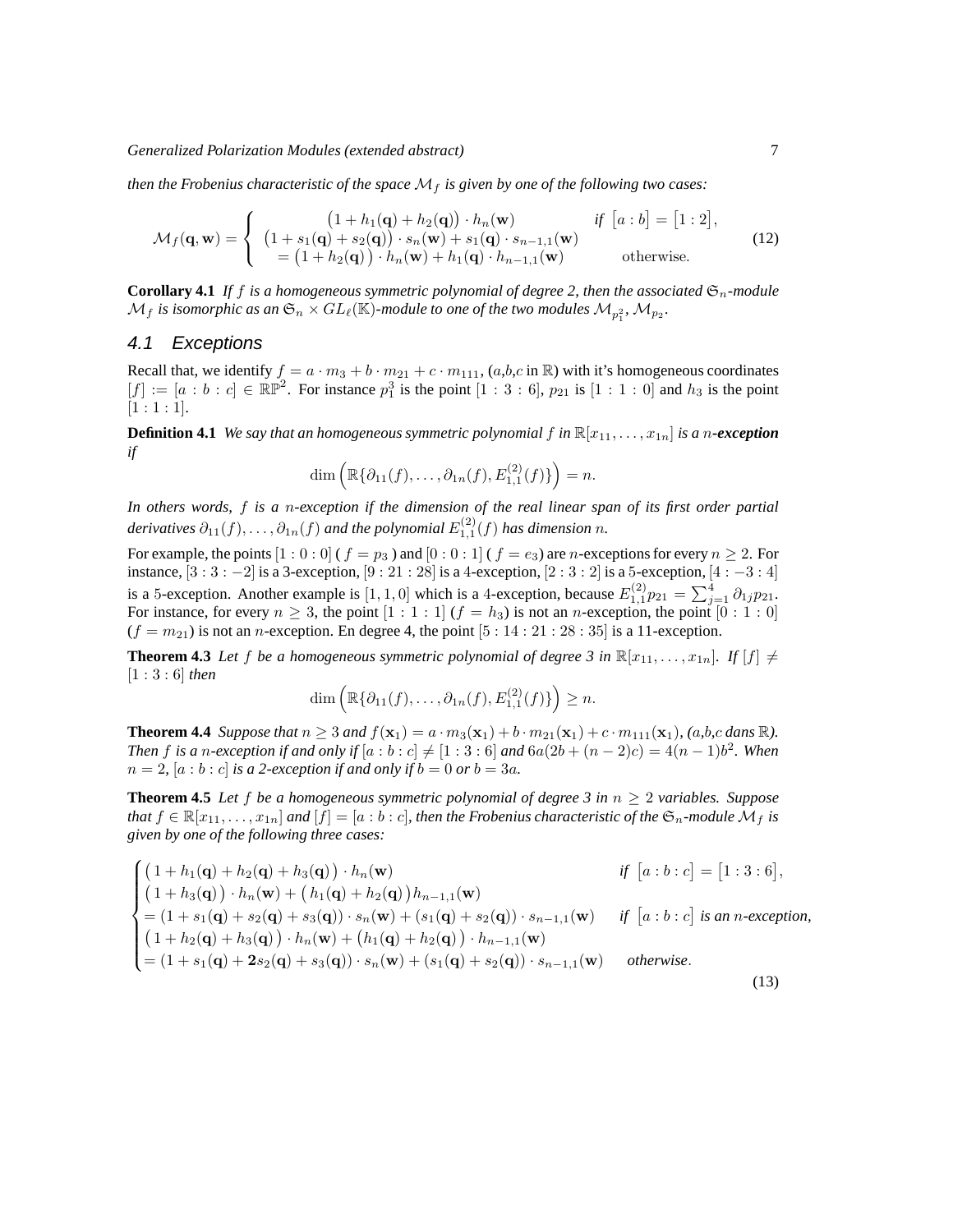<span id="page-7-0"></span>**Corollary 4.2** *Le* f *be a homogeneous symmetric polynomial of degree 3. There are three types of polar*ization modules  $\mathcal{M}_{p_1^3}, \, \mathcal{M}_{p_3}$  or  $\mathcal{M}_{h_3}.$ 

## 5 Conjectures

**Conjecture 5.1** *For any degree*  $d \geq 2$ ,  $f = p_2 p_1^{d-2}$  *is a*  $(d+1)$ *-exception.* 

**Conjecture 5.2** Let f be a homogeneous symmetric polynomial of degree d in  $\mathbb{R}[x_{11},...,x_{1n}]$ . If f is *not a scalar multiple of* p d 1 *then*

$$
\dim\left(\mathbb{R}\{\partial_{11}(f),\ldots,\partial_{1n}(f),E_{1,1}^{(2)}(f)\}\right)\geq n.
$$

In the following, we will write  $s_j := s_j(q)$  for short.

**Conjecture 5.3** Let  $d \geq 3$  be an integer. Suppose that  $m_{211...1}$  is the monomial symmetric function *indexed by the partition of d*  $\mu = (2, 1^{d-2})$ *. If*  $n \ge d$  *we have* 

$$
\mathcal{M}_{m_{211\cdots 1}}(\mathbf{q}, \mathbf{w}) = \left(1 + s_1 + 2 \cdot \sum_{j=2}^{d-1} s_j + s_d\right) s_n(\mathbf{w}) + \sum_{i=1}^{\lfloor \frac{d}{2} \rfloor - 1} \left(s_i + 2 \cdot \sum_{j=i+1}^{d-i-1} s_j + s_{d-i}\right) s_{n-i,i}(\mathbf{w}) + \left(\sum_{j=\lfloor \frac{d}{2} \rfloor}^{d-1} s_j\right) s_{n-\lfloor \frac{d}{2} \rfloor,\lfloor \frac{d}{2} \rfloor}(\mathbf{w}).
$$

*Also, if*  $d \geq 5$ *, we believe that the following isomorphism as a representation of*  $\mathfrak{S}_n \times GL_\ell(\mathbb{C})$  *holds* 

$$
\mathcal{M}_{m_{2,1,1,1,\dots}} \cong \mathcal{M}_{e_{d-1,1}}.
$$

Consider the following  $\mathfrak{S}_n$ -stable families of homogeneous polynomials in the variables  $x_{11}, \ldots, x_{1n}$  $\mathcal{A} := \{x_{1j}^d | 1 \leq j \leq n\}, \mathcal{B} := \{x_{1,i}^d - x_{1,j}^d | 1 \leq i < j \leq n\}$  and  $\mathcal{C} := \{\prod_{a \in A} x_{1,a} | A \subseteq [n], |A| = d\}.$ 

**Conjecture 5.4** *The graded Frobenius characteristic of the families* A*,* B *and* C *are given by*

$$
\mathcal{M}_{\scriptscriptstyle \mathcal{A}}(\mathbf{q},\mathbf{w}) = \left(\sum_{j=0}^d s_j(\mathbf{q})\right) s_n(\mathbf{w}) + \left(\sum_{j=1}^d s_j(\mathbf{q})\right) s_{n-1,1}(\mathbf{w}).
$$
  

$$
\mathcal{M}_{\scriptscriptstyle \mathcal{B}}(\mathbf{q},\mathbf{w}) = \left(\sum_{j=0}^{d-1} s_j(\mathbf{q})\right) s_n(\mathbf{w}) + \left(\sum_{j=1}^d s_j(\mathbf{q})\right) s_{n-1,1}(\mathbf{w}).
$$
  

$$
\mathcal{M}_{\scriptscriptstyle \mathcal{C}}(\mathbf{q},\mathbf{w}) = \left(\sum_{j=0}^d s_j(\mathbf{q})\right) s_n(\mathbf{w}) + \sum_{i=1}^{\lfloor d/2 \rfloor} \left(\sum_{j=i}^{d-i+1} s_j(\mathbf{q})\right) s_{n-i,i}(\mathbf{w}).
$$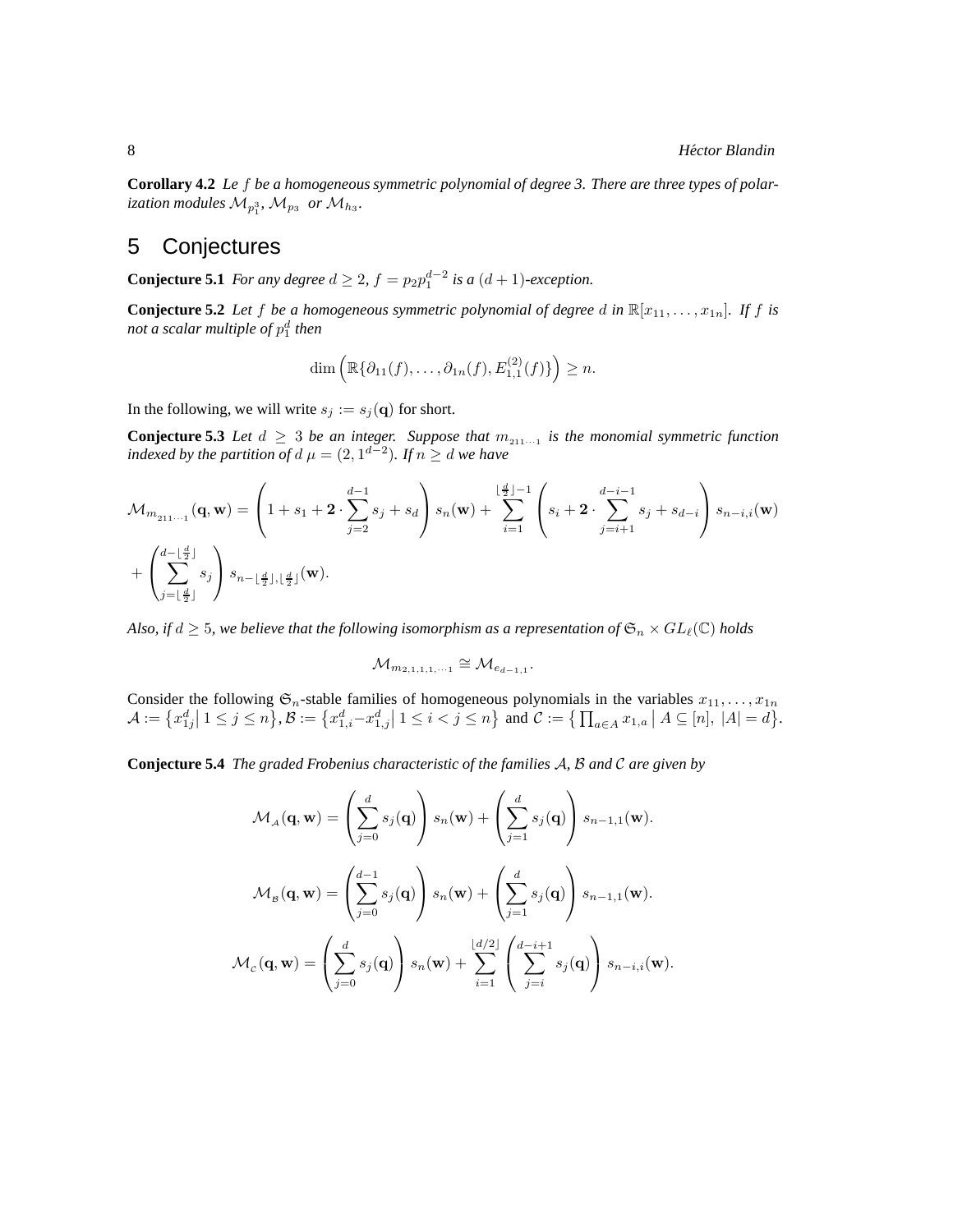**Conjecture 5.5** *Let*  $\mathcal{T}_2$  *be the family of all monomials of total degree 2 in the variables*  $x_{11}, \ldots, x_{1n}$ . *Then the graded Frobenius characteristic of its associated polarization module is*

$$
\mathcal{M}_{\mathcal{T}_2}(\mathbf{q}, \mathbf{w}, n) = \begin{cases}\n(1 + s_1 + s_2)s_1(\mathbf{w}) & \text{if } n = 1, \\
(1 + s_1 + 2 s_2)s_2(\mathbf{w}) + (s_1 + s_2)s_{1,1}(\mathbf{w}) & \text{if } n = 2, \\
(1 + s_1 + 2 s_2)s_3(\mathbf{w}) + (s_1 + 2 s_2)s_{2,1}(\mathbf{w}) & \text{if } n = 3, \\
(1 + s_1 + 2 s_2) s_n(\mathbf{w}) + (s_1 + 2 s_2) s_{n-1,1}(\mathbf{w}) + s_2 s_{n-2,2}(\mathbf{w}) & \forall n \ge 4.\n\end{cases}
$$

When the total degree 3, we have the following conjecture verified up to  $n = 6$  and  $\ell = 3$ :

**Conjecture 5.6** *Le*  $\mathcal{T}_3$  *be the family of all monomials of total degree 3 in the variables*  $x_{11}, \ldots, x_{1n}$ . Then *the graded Frobenius characteristic of the associated polarization module is given by table [1](#page-8-0)*

| $\sim$ 101 and 10<br>or monommup or a                                                                                                                                                                   |                     |
|---------------------------------------------------------------------------------------------------------------------------------------------------------------------------------------------------------|---------------------|
| $(1 + s_1 + s_2 + s_3)s_1(\mathbf{w})$                                                                                                                                                                  | $n=1$               |
| $(1 + s_1 + 2 s_2 + 2 s_3) s_2(\mathbf{w}) + (s_1 + s_2 + s_{1,1} + 2 s_3) s_{1,1}(\mathbf{w})$                                                                                                         | $n=2$               |
| $(1 + s_1 + 2 s_2 + 3 s_3) s_3(\mathbf{w}) + (s_1 + 2 s_2 + s_{1,1} + 3 s_3) s_{2,1}(\mathbf{w})$<br>$+(s_{1,1}+s_3)s_{1,1,1}(\mathbf{w})$                                                              | $n=3$               |
| $(1 + s_1 + 2 s_2 + 3 s_3) s_4(\mathbf{w}) + (s_1 + 2 s_2 + s_{1,1} + 4 s_3) s_{3,1}(\mathbf{w})$<br>$+(s_2 + s_3)s_{2,2}(\mathbf{w}) + (s_{1,1} + s_3)s_{2,1,1}(\mathbf{w})$                           | $n=4$               |
| $(1 + s_1 + 2 s_2 + 3 s_3) s_5(\mathbf{w}) + (s_1 + 2 s_2 + s_{1,1} + 4 s_3) s_{4,1}(\mathbf{w})$<br>$+(s_2+2s_3)s_{3,2}(\mathbf{w})+(s_{1,1}+s_3)s_{3,1,1}(\mathbf{w})$                                | $n=5$               |
| $(1 + s_1 + 2 s_2 + 3 s_3) s_n(\mathbf{w}) + (s_1 + 2 s_2 + s_{1,1} + 4 s_3) s_{n-1,1}(\mathbf{w})$<br>$+(s_2+2s_3)s_{n-2,2}(\mathbf{w})+(s_{1,1}+s_3)s_{n-2,1,1}(\mathbf{w})+s_3s_{n-3,3}(\mathbf{w})$ | $\forall n \geq 6.$ |

<span id="page-8-0"></span>**Tab. 1:** Frobenius series for the family of monomials of degree 3

Corollary [4.1,](#page-6-0) Corollary [4.2](#page-7-0) and independent verifications with Maple and Sage, lead us to conjecture the following affirmations about the Frobenius characteristic of  $\mathcal{M}_f$  when f is homogeneous of degree 4 or 5:

**Conjecture 5.7** *The classification given by tables [2](#page-9-1) and [3](#page-10-0) is complete (up to* n*-exceptions), that is, if* f *is any homogeneous diagonally symmetric polynomial of degree 4 (respectively, degree 5) then the Frobenius characteristic of the module*  $M_f$  *is one of the formulas in the table* [2](#page-9-1) (*respectively, table3*).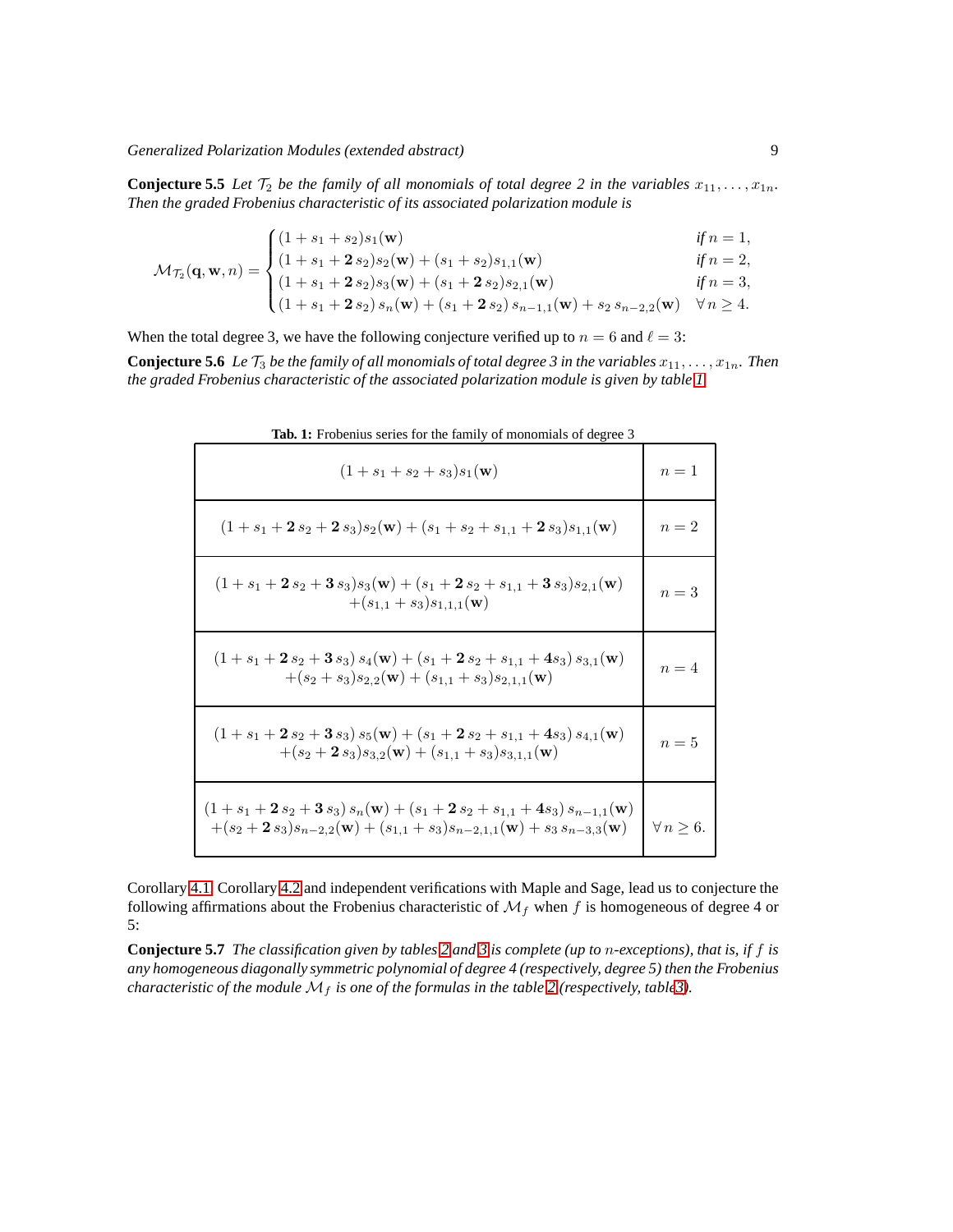Looking at tables [2](#page-9-1) and [3](#page-10-0) we are lead to think that

**Conjecture 5.8** *If* f *is an homogeneous symmetric polynomial of degree* d*. Then, there exist a monomor-* $\text{phism } \varphi : \mathcal{M}_f \longrightarrow \mathcal{M}_{h_m}.$ 

A description of Hilbert series of polarization modules and further research directions are available in [\(4\)](#page-11-13). The next conjecture is already settled for degree 2 and 3, in higher degree, we believe that

**Conjecture 5.9** Let  $f$  be any homogeneous symmetric polynomial. The Hilbert series of the module  $M_f$ is h-positive, that is, there are  $a_\mu\in\mathbb{N}$  such that  $\mathcal{M}_f(\mathbf{q})=\sum_\mu a_\mu h_\mu(\mathbf{q}).$  where the sum runs over the set *of partitions*  $\mu$  *of integers less or equal to*  $\deg(f)$ *.* 

# 6 Partial results

| <b>140.</b> $\mu$ . Trobellius characteristic for degree $\pm$                                                                        |                                                         |
|---------------------------------------------------------------------------------------------------------------------------------------|---------------------------------------------------------|
| $(1 + s_1 + s_2 + s_3 + s_4)s_n(\mathbf{w})$                                                                                          | $p_1^4$                                                 |
| $(1 + s_1 + s_2 + s_3 + s_4)s_n(\mathbf{w}) + (s_1 + s_2 + s_3)s_{n-1,1}(\mathbf{w})$                                                 | $p_4$                                                   |
| $(1 + s_1 + s_2 + s_3 + s_4)s_n(\mathbf{w}) + (s_1 + s_2 + s_3)s_{n-1,1}(\mathbf{w}) + s_2s_{n-2,2}(\mathbf{w})$                      | $e_4$                                                   |
| $(1 + s_1 + 2s_2 + 2s_3 + s_4)s_n(\mathbf{w}) + (s_1 + 2s_2 + s_3)s_{n-1,1}(\mathbf{w})$                                              | $e_{31}$                                                |
| $(1 + s_1 + 2s_2 + 2s_3 + s_4)s_n(w) + (s_1 + 2s_2 + s_3)s_{n-1,1}(w) + s_2s_{n-2,2}(w)$                                              | $s_{211}$<br>$h_{22}$<br>$m_{\mbox{\tiny{211}}}$        |
| $(1 + s_1 + 2s_2 + 2s_3 + s_{21} + s_4)s_n(\mathbf{w}) + (s_1 + s_2 + s_{11} + s_3)s_{n-1,1}(\mathbf{w})$                             | $p_{211}$<br>$e_{\scriptscriptstyle 211}$<br>$h_{211}$  |
| $(1 + s_1 + 2s_2 + 2s_3 + s_{21} + s_4)s_n(\mathbf{w}) + (s_1 + 2s_2 + s_{11} + s_3)s_{n-1,1}(\mathbf{w})$                            | $h_{31}$<br>$m_{31}$<br>$p_{31}$                        |
| $(1 + s_1 + 2s_2 + s_3 + s_{21} + s_4)s_n(\mathbf{w}) + (s_1 + 2s_2 + s_{11} + s_3)s_{n-1,1}(\mathbf{w}) + s_2s_{n-2,2}(\mathbf{w})$  | $m_{22}$                                                |
| $(1 + s_1 + 2s_2 + 2s_3 + s_{21} + s_4)s_n(\mathbf{w}) + (s_1 + 2s_2 + s_{11} + s_3)s_{n-1,1}(\mathbf{w}) + s_2s_{n-2,2}(\mathbf{w})$ | $S_{A}$<br>$s_{31}$<br>$s_{22}$<br>$e_{22}$<br>$p_{22}$ |

<span id="page-9-1"></span><span id="page-9-0"></span>**Tab. 2:** Frobenius characteristic for degree 4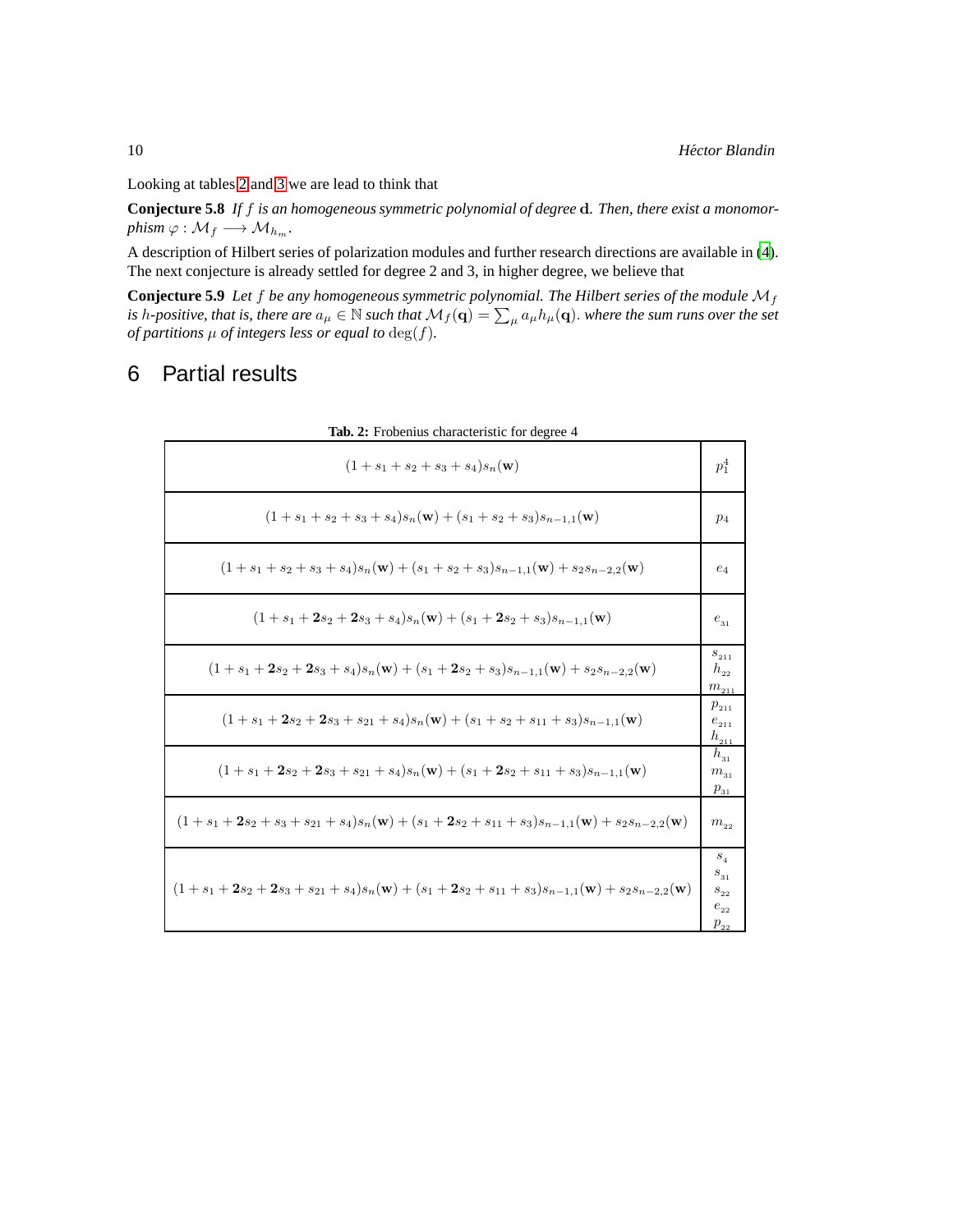| $(1 + s_1 + s_2 + s_3 + s_4 + s_5)s_n(\mathbf{w})$                                                                                                              | $p_1^5$                                                                                                                |
|-----------------------------------------------------------------------------------------------------------------------------------------------------------------|------------------------------------------------------------------------------------------------------------------------|
| $(1 + s_1 + s_2 + s_3 + s_4 + s_5)s_n(\mathbf{w}) + (s_1 + s_2 + s_3 + s_4)s_{n-1,1}(\mathbf{w})$                                                               | $p_5$                                                                                                                  |
| $(1 + s_1 + s_2 + s_3 + s_4 + s_5)s_n(\mathbf{w}) + (s_1 + s_2 + s_3 + s_4)s_{n-1,1}(\mathbf{w}) + (s_2 + s_3)s_{n-2,2}(\mathbf{w})$                            | $e_5$                                                                                                                  |
| $(1 + s_1 + 2s_2 + 2s_3 + 2s_4 + s_5)s_n(w) + (s_1 + 2s_2 + 2s_3 + s_4)s_{n-1,1}(w) + (s_2 + s_3)s_{n-2,2}(w)$                                                  | $m_{2111}$<br>$s_{2111}$<br>$e_{41}$                                                                                   |
| $(1 + s_1 + 2s_2 + 2s_3 + s_{21} + 2s_4 + s_{31} + s_5)s_n(w) + (s_1 + 2s_2 + s_{11} + 2s_3 + s_{21} + s_4)s_{n-1,1}(w)$<br>$+(s_2+s_3)s_{n-2,2}(\mathbf{w})$   | $s_{221}$                                                                                                              |
| $(1 + s_1 + 2s_2 + 2s_3 + s_{21} + 2s_4 + s_{31} + s_5)s_n(w) + (s_1 + 2s_2 + s_{11} + 2s_3 + s_{21} + s_4)s_{n-1,1}(w)$                                        | $m_{41}$<br>$p_{41}$                                                                                                   |
| $(1 + s_1 + 2s_2 + 3s_3 + s_{21} + 2s_4 + s_{31} + s_5)s_n(w) + (s_1 + 2s_2 + s_{11} + 3s_3 + s_{21} + s_4)s_{n-1,1}(w)$<br>$+(s_2 + s_3)s_{n-2,2}(\mathbf{w})$ | $h_5$<br>$h_{41}$<br>$h_{32}$<br>$h_{221}$<br>$p_{221}$<br>$s_{41}$<br>$s_{32}$<br>$s_{311}$<br>$e_{221}$<br>$m_{311}$ |
| $(1 + s_1 + 2s_2 + 2s_3 + s_{21} + 2s_4 + s_{31} + s_5)s_n(w) + (s_1 + 2s_2 + s_{11} + 3s_3 + s_{21} + s_4)s_{n-1,1}(w)$<br>$+(s_2+s_3)s_{n-2,2}(\mathbf{w})$   | $p_{32}$<br>$e_{32}$<br>$m_{32}$<br>$m_{221}$                                                                          |
| $(1 + s_1 + 2s_2 + 2s_3 + s_{21} + 2s_4 + s_{31} + s_5)s_n(w) + (s_1 + s_2 + s_{11} + s_3 + s_{21} + s_4)s_{n-1,1}(w)$                                          | $p_{2111}$<br>$h_{2111}$<br>$e_{2111}$                                                                                 |
| $(1 + s_1 + 2s_2 + 3s_3 + s_{21} + 2s_4 + s_{31} + s_5)s_n(w) + (s_1 + 2s_2 + s_{11} + 2s_3 + s_{21} + s_4)s_{n-1,1}(w)$                                        | $e_{311}$<br>$h_{311}$<br>$p_{311}$                                                                                    |

<span id="page-10-0"></span>**Tab. 3:** Frobenius characteristic for degree 5